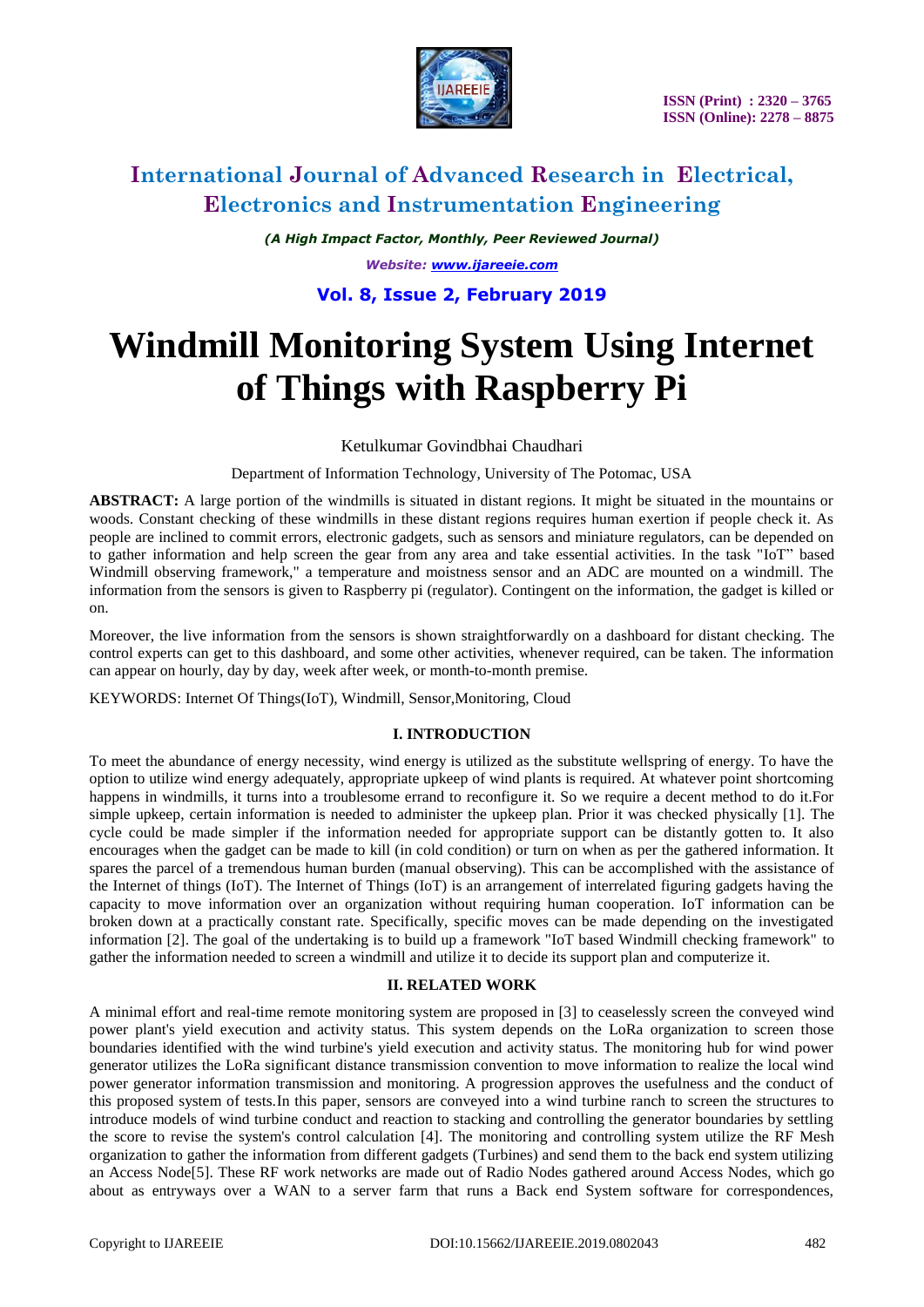

# **International Journal of Advanced Research in Electrical, Electronics and Instrumentation Engineering**

*(A High Impact Factor, Monthly, Peer Reviewed Journal)*

*Website: [www.ijareeie.com](http://www.ijareeie.com/)*

### **Vol. 8, Issue 2, February 2019**

information securing, treatment of occasions, putting away of information, investigating, handling, introducing and sending out the information.

With the guide of a dynamical model of the wind turbine system, an eyewitness in the limited recurrence range is utilized to produce the leftover deficiency recognition [6]. The eyewitness is intended to be touchy to shortcomings, however obtuse toward unsettling influences, such as wind choppiness. When there is a recognizable issue, the spectator sends a caution if the lingering assessment is more significant than a predefined limit[7].

#### **III. IMPLEMENTATION**

The implementation is conveyed in a kept climate. Fig.1 shows the schematic graph of the proposed framework. It comprises of a Raspberry Pi 3, which goes about as the fundamental regulator, sensors (DHT11, ultrasonic sensor, ADXL345), a transfer.



**Fig 1:**Schematic diagram of the proposed system

The usefulness of the segments utilized can be broken down as:

**Raspberry Pi 3:** It is the fundamental regulator of the framework. It takes the sensors' information and afterward decides the state (ON/OFF) of the windmill[8]. It likewise distributes the information on the dashboard to the screen.



**Fig 2:** Raspberry Pi 3

**Sensors:**It catches the devoted information from the encompassing or, on the other hand, the gear. These sensors are adjusted and ready to catch the information in a precise way.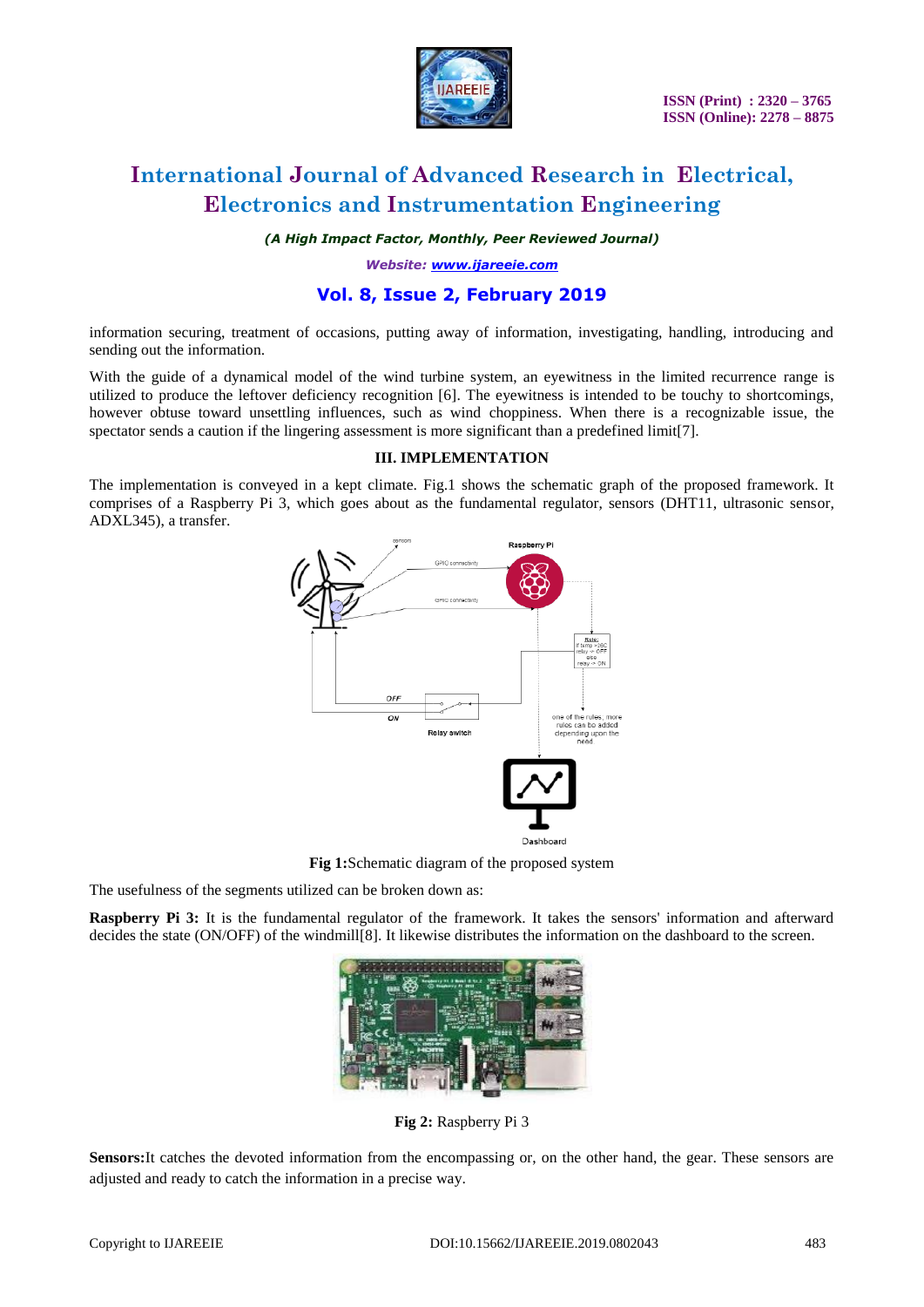

 **ISSN (Print) : 2320 – 3765 ISSN (Online): 2278 – 8875**

# **International Journal of Advanced Research in Electrical, Electronics and Instrumentation Engineering**

*(A High Impact Factor, Monthly, Peer Reviewed Journal)*

*Website: [www.ijareeie.com](http://www.ijareeie.com/)*

### **Vol. 8, Issue 2, February 2019**

**DHT11:** It catches the temperature and dampness of the region. The variety in temperature is caught for further understanding.



**Fig 3:**DHT11 Sensor

**ADXL345:**ADXL345 is a small 3-axis accelerometer that a dynamic range of +/-16g with 13-bit resolution, a maximum bandwidth of 3200Hz, and maximum data transfer rate of 3200 times a second. It is a digital accelerometer sensor and outputs digital values of acceleration in three axes[9]. The sensor outputs data formatted as 16-bit two's complement that is accessible via SPI or I2C interfaces. This sensor is ultra-low power and consumes only 23 uA in measurement mode and 0.1 uA in standby mode.ADXL345 has user-selectable resolution and measurement ranges that can be selected by passing serial commands to it. The sensor also supports flexible interrupt modes that can be mapped to either of its two-interrupt pins.



**Fig 4:**ADXL345 Sensor

### **ADC (ADS1115):**

The ADS1115 device is a precision, low-power, 16-bit, I2C-compatible, analog-to-digital converters (ADCs) offered in an ultra-small, leadless, X2QFN-10 package and a VSSOP-10 package. The ADS1115 device incorporates a low-drift voltage reference and an oscillator [10]. The ADS1115 also incorporates a programmable gain amplifier and a digital comparator. Along with a wide operating supply range, these features make the ADS1115 well suited for power-and space-constrained sensor measurement applications.



**Fig 5:**Ads1115Sensor

**Relay:** It turns the windmill ON or OFF, depending upon the info it gets from the Raspberry pi.